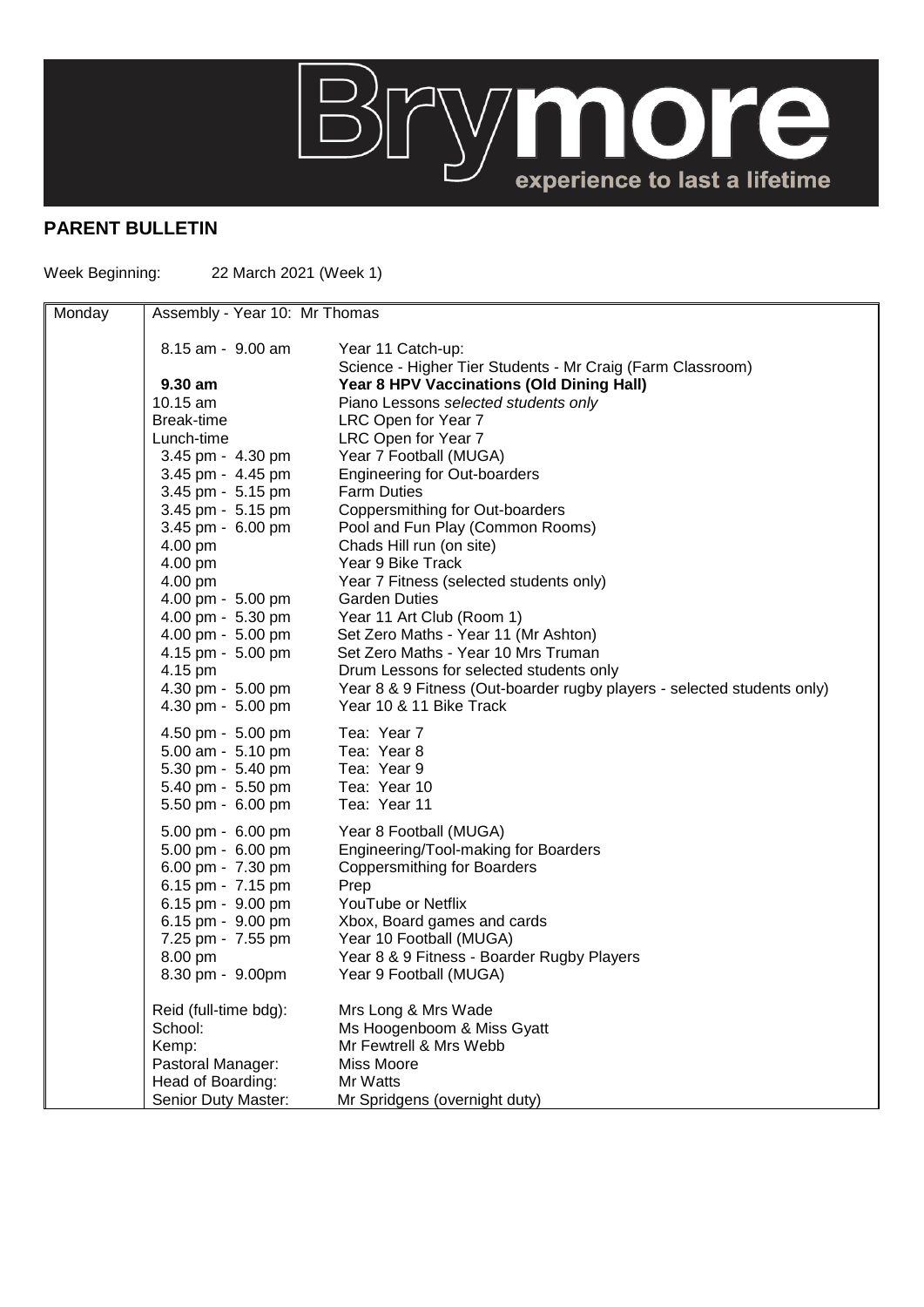| Tuesday   | Assembly - Year 7: Mrs Davis                                                                          |                                                                                                                                                                            |  |
|-----------|-------------------------------------------------------------------------------------------------------|----------------------------------------------------------------------------------------------------------------------------------------------------------------------------|--|
|           | 8.40 am<br>Break-time<br>Lunch-time<br>3.45 pm - 4.30 pm                                              | SSLT - Mrs Davis (Head's Office)<br>LRC Open for Year 8<br>LRC Open for Year 8<br>Year 7 Football (MUGA)                                                                   |  |
|           | 3.45 pm - 4.45 pm<br>3.45 pm - 5.15 pm<br>3.45 pm - 5.15 pm<br>3.45 pm - 6.00 pm<br>4.00 pm           | Engineering/Tool Making for Out-boarders<br><b>Farm Duties</b><br>Sheet Metal/Fabrication for Out-boarders<br>Pool and Fun Play (Common Rooms)<br>Chads Hill run (on site) |  |
|           | 4.00 pm - 5.00 pm<br>4.00 pm - 5.30 pm<br>4.00 pm - 5.00 pm<br>4.30 pm - 5.00 pm                      | <b>Garden Duties</b><br>Year 10 Art Club (Room 1)<br>Year 9 Rugby Practice<br>Year 10 & 11 Fitness (Out-boarder rugby players - selected students only)                    |  |
|           | 4.50 pm - 5.00 pm<br>5.00 am - 5.10 pm<br>5.30 pm - 5.40 pm<br>5.40 pm - 5.50 pm<br>5.50 pm - 6.00 pm | Tea: Year 7<br>Tea: Year 8<br>Tea: Year 9<br>Tea: Year 10<br>Tea: Year 11                                                                                                  |  |
|           | 5.00 pm - 6.00 pm<br>5.00 pm - 6.00 pm<br>6.00 pm - 7.30 pm<br>6.15 pm - 7.15 pm                      | Year 8 Football (MUGA)<br><b>Woodwork for Boarders</b><br>Sheet Metal / Fabrication for Boarders<br>Prep                                                                   |  |
|           | 6.15 pm - 7.15 pm<br>6.15 pm - 9.00 pm<br>6.15 pm - 9.00 pm<br>7.25 pm - 7.55 pm                      | Set Zero Maths - Year 11 (Invite Only) (Mrs Truman)<br>YouTube or Netflix<br>Xbox, Board games and cards<br>Football MUGA Year 7                                           |  |
|           | 8.00 pm<br>8.30 pm - 9.00pm                                                                           | Year 10 & 11 Fitness - Boarder Rugby Players<br>Football MUGA Year 9                                                                                                       |  |
|           | Reid (full-time bdg):<br>School:<br>Kemp:<br>Pastoral Manager:                                        | Mrs Long & Mrs Wade<br>Ms Hoogenboom & Miss Gyatt<br>Mr Fewtrell & Mrs Webb<br><b>Miss Moore</b>                                                                           |  |
|           | Head of Boarding:<br>Senior Duty Master:                                                              | (Day) Mr Watts<br>Mr Spridgens                                                                                                                                             |  |
| Wednesday | Assembly - Year 9: Mr Thomas                                                                          |                                                                                                                                                                            |  |
|           | 8.15 am - 9.00 am                                                                                     | Year 11 Catch-up:<br>Science - Higher Tier Students Mr Lines (Farm Classroom)                                                                                              |  |
|           | Break-time<br>Lunch-time                                                                              | LRC Open for Year 9                                                                                                                                                        |  |
|           |                                                                                                       |                                                                                                                                                                            |  |
|           | 2.50 pm                                                                                               | LRC Open for Year 9<br>Horti Staff Meeting (Horticulture Office)                                                                                                           |  |
|           | 3.45 pm - 4.45 pm<br>3.45 pm - 5.15 pm                                                                | Archery for Out-boarders<br><b>Farm Duties</b>                                                                                                                             |  |
|           | 3.45 pm - 5.15 pm                                                                                     | <b>Blacksmithing for Out-boarders</b>                                                                                                                                      |  |
|           | 3.45 pm - 4.30 pm<br>3.45 pm - 6.00 pm                                                                | Year 7 Football (MUGA)<br>Pool and Fun Play (Common Rooms)                                                                                                                 |  |
|           | 4.00 pm<br>4.00 pm - 5.00 pm                                                                          | Chads Hill run (on site)<br><b>Garden Duties</b>                                                                                                                           |  |
|           | 4.00 pm - 5.00 pm                                                                                     | Year 7 & 8 Rugby (Mr Williams & Mr Lines)                                                                                                                                  |  |
|           | 4.00 pm - 5.00 pm<br>4.30 pm - 5.00 pm                                                                | Year 11 Catch-up: DT<br>Year 8, 9, 10 & 11 Fitness Catch-up (selected students only)                                                                                       |  |
|           | 5.00 pm - 6.00 pm<br>5.00 pm - 6.00 pm                                                                | <b>Archery Boarders</b><br>Year 8 Football (MUGA)                                                                                                                          |  |
|           | 4.50 pm - 5.00 pm                                                                                     | Tea: Year 7                                                                                                                                                                |  |
|           | 5.00 am - 5.10 pm                                                                                     | Tea: Year 8<br>Tea: Year 9                                                                                                                                                 |  |
|           | 5.30 pm - 5.40 pm<br>5.40 pm - 5.50 pm<br>5.50 pm - 6.00 pm                                           | Tea: Year 10<br>Tea: Year 11                                                                                                                                               |  |
|           | 6.00 pm - 7.30 pm                                                                                     | <b>Blacksmithing for Boarders</b>                                                                                                                                          |  |
|           | 6.15 pm - 7.15 pm<br>6.15 pm - 9.00 pm                                                                | Prep<br>YouTube or Netflix                                                                                                                                                 |  |
|           | 7.25 pm - 7.55 pm<br>7.30 pm - 9.00 pm                                                                | Year 7 Football (MUGA)<br><b>Blacksmithing Boarders</b>                                                                                                                    |  |
|           | 7.30 pm<br>8.00 pm - 8.30 pm                                                                          | Young Farmers via MS TEAMS<br>Year 9 Football MUGA                                                                                                                         |  |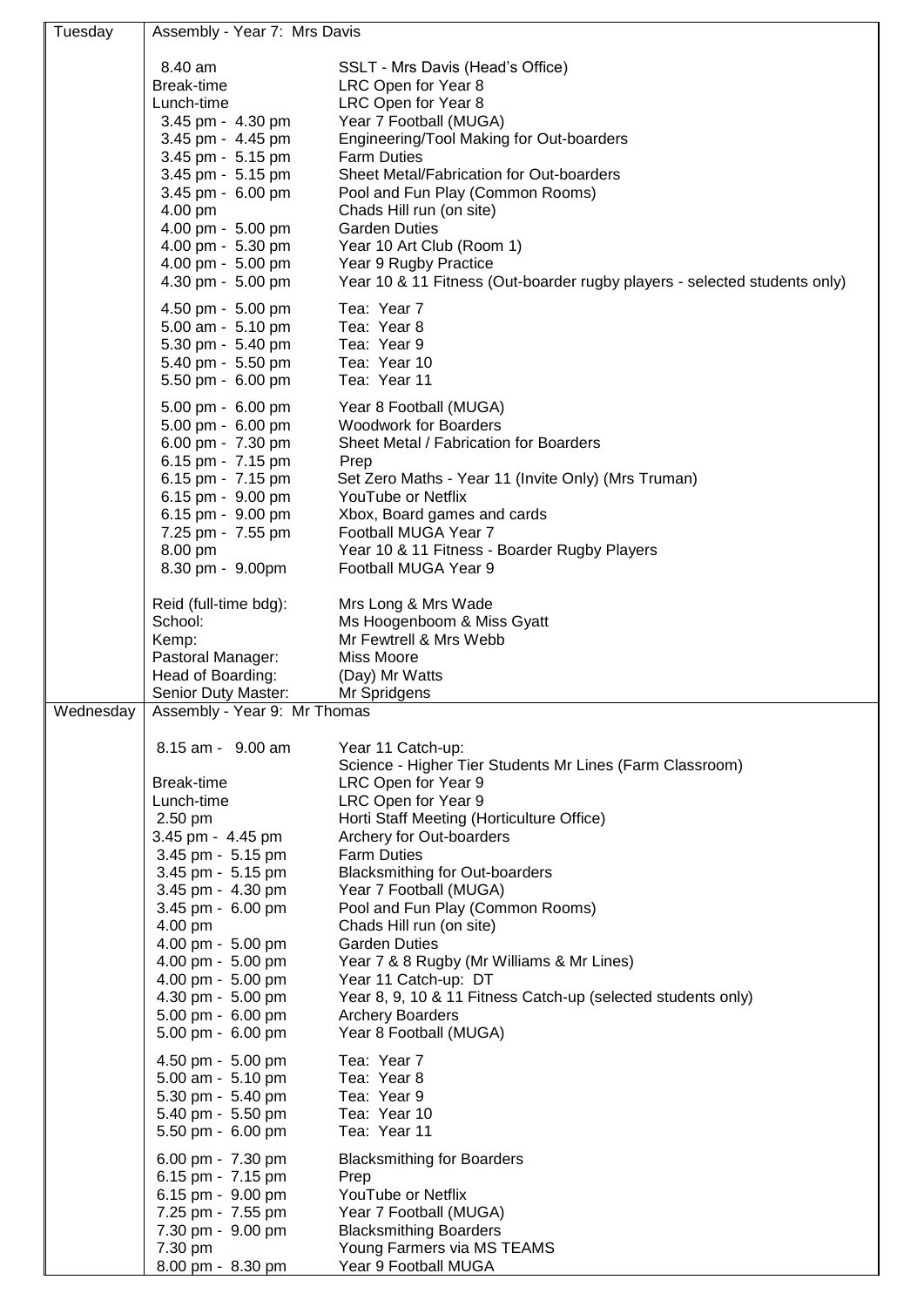|          | 8.30 pm - 9.00 pm                        | Year 10 Football (MUGA)                                                 |
|----------|------------------------------------------|-------------------------------------------------------------------------|
|          | Reid (full-time bdg):                    | Mrs Long & Mrs Wade                                                     |
|          | School:                                  | Miss Eastham & Miss Gyatt                                               |
|          | Kemp:                                    | Mr Fewtrell & Mrs Webb                                                  |
|          | Pastoral Manager:                        | Miss Moore                                                              |
|          | Head of Boarding:                        | Mr Watts                                                                |
|          | Senior Duty Master:                      | Mr Spridgens                                                            |
| Thursday | Assembly - Year 8: Mr Thomas             |                                                                         |
|          |                                          |                                                                         |
|          | Break-time                               | LRC Open for Year 10                                                    |
|          | Lunch-time                               | LRC Open for Year 10                                                    |
|          | 3.45 pm - 4.30 pm                        | Year 7 Football (MUGA)                                                  |
|          | 3.45 pm - 4.45 pm                        | Woodwork for Out-boarders                                               |
|          | 3.45 pm - 5.15 pm                        | <b>Farm Duties</b>                                                      |
|          | 3.45 pm - 6.00 pm                        | Pool and Fun Play (Common Rooms)                                        |
|          | 4.00 pm                                  | Chads Hill run (on site)                                                |
|          | 4.00 pm - 4.45 pm                        | Year 10 & 11 Rugby Practice                                             |
|          | 4.00 pm - 4.45 pm                        | Year 7 & 8 Bike Track                                                   |
|          | 4.00 pm - 5.00 pm<br>4.45 pm - 5.45 pm   | <b>Garden Duties</b>                                                    |
|          |                                          | All Year 11: Maths Walk & Talk (Hall)<br>Rugby squad to join by 5.00 pm |
|          | 4.50 pm - 5.00 pm                        | Tea: Year 7                                                             |
|          | 5.00 am - 5.10 pm                        | Tea: Year 8                                                             |
|          | 5.30 pm - 5.40 pm                        | Tea: Year 9                                                             |
|          | 5.40 pm - 5.50 pm                        | Tea: Year 10                                                            |
|          | 5.50 pm - 6.00 pm                        | Tea: Year 11                                                            |
|          | 5.00 pm - 6.00 pm                        | Year 8 Football (MUGA)                                                  |
|          | 6.00 pm - 7.00 pm                        | Green Woodworking for Boarders                                          |
|          | 6.15 pm - 9.00 pm                        | YouTube or Netflix                                                      |
|          | 6.15 pm - 9.00 pm                        | Xbox, Board games and cards                                             |
|          | 7.25 pm - 7.55 pm                        | Year 7 Football (MUGA)                                                  |
|          | 7.30 pm - 9.00 pm                        | Ropes/Fitness (By invitation)                                           |
|          | 8.00 pm - 8.30 pm                        | Year 8 Football (MUGA)                                                  |
|          | 8.30 pm - 9.00 pm                        | Year 9 Football (MUGA)                                                  |
|          | Reid (full-time bdg):                    | Mrs Long & Mrs Wade                                                     |
|          | School:                                  | Ms Hoogenboom & Miss Gyatt                                              |
|          | Kemp:                                    | Mr Fewtrell & Mrs Webb                                                  |
|          | Pastoral Manager:                        | Miss Moore                                                              |
|          | Duty Master:                             | Mr Ashton                                                               |
|          | Head of Boarding:                        | Mr Watts                                                                |
|          | Senior Duty Master:                      | Mr Spridgens                                                            |
| Friday   | Assembly - Year 11: Mr Thomas            |                                                                         |
|          |                                          |                                                                         |
|          | Break-time<br><b>PM</b>                  | LRC Open for Year 11                                                    |
|          | 3.30 pm                                  | Year 11 Activity - TBC<br><b>Out-boarders depart</b>                    |
|          | 3.45 pm - 4.30 pm                        | Year 7 Football (MUGA)                                                  |
|          | 3.45 pm - 5.15 pm                        | <b>Farm Duties</b>                                                      |
|          | 4.00 pm                                  | <b>Boarders depart</b>                                                  |
|          | 4.10 pm                                  | Chads Hill run (on site)                                                |
|          |                                          |                                                                         |
|          | Reid (full-time bdg):                    | Mrs Wade & Miss Gyatt                                                   |
|          | School:                                  | (am) Ms Hoogenboom                                                      |
|          |                                          | (pm) Miss Gyatt                                                         |
|          | Kemp:                                    | (am) Mr Fewtrell                                                        |
|          |                                          | (pm) Mrs Webb                                                           |
|          | Head of Boarding:<br>Senior Duty Master: | Mr Watts<br>Mr Spridgens                                                |
| Saturday | 3.00 pm                                  | Chads Hill run (on site)                                                |
|          |                                          |                                                                         |
|          | Reid (full-time bdg):                    | Mrs Long                                                                |
|          | Weekend Support:                         | Miss Moore                                                              |
|          | Senior Duty Master:                      | Mr Spridgens (overnight duty)                                           |
|          | Matron:<br><b>SLT Member:</b>            | <b>Matron Graddon</b><br>Mr Thomas (on call - telephone)                |
| Sunday   | 3.00 pm                                  | Chads Hill run (on site)                                                |
|          |                                          |                                                                         |